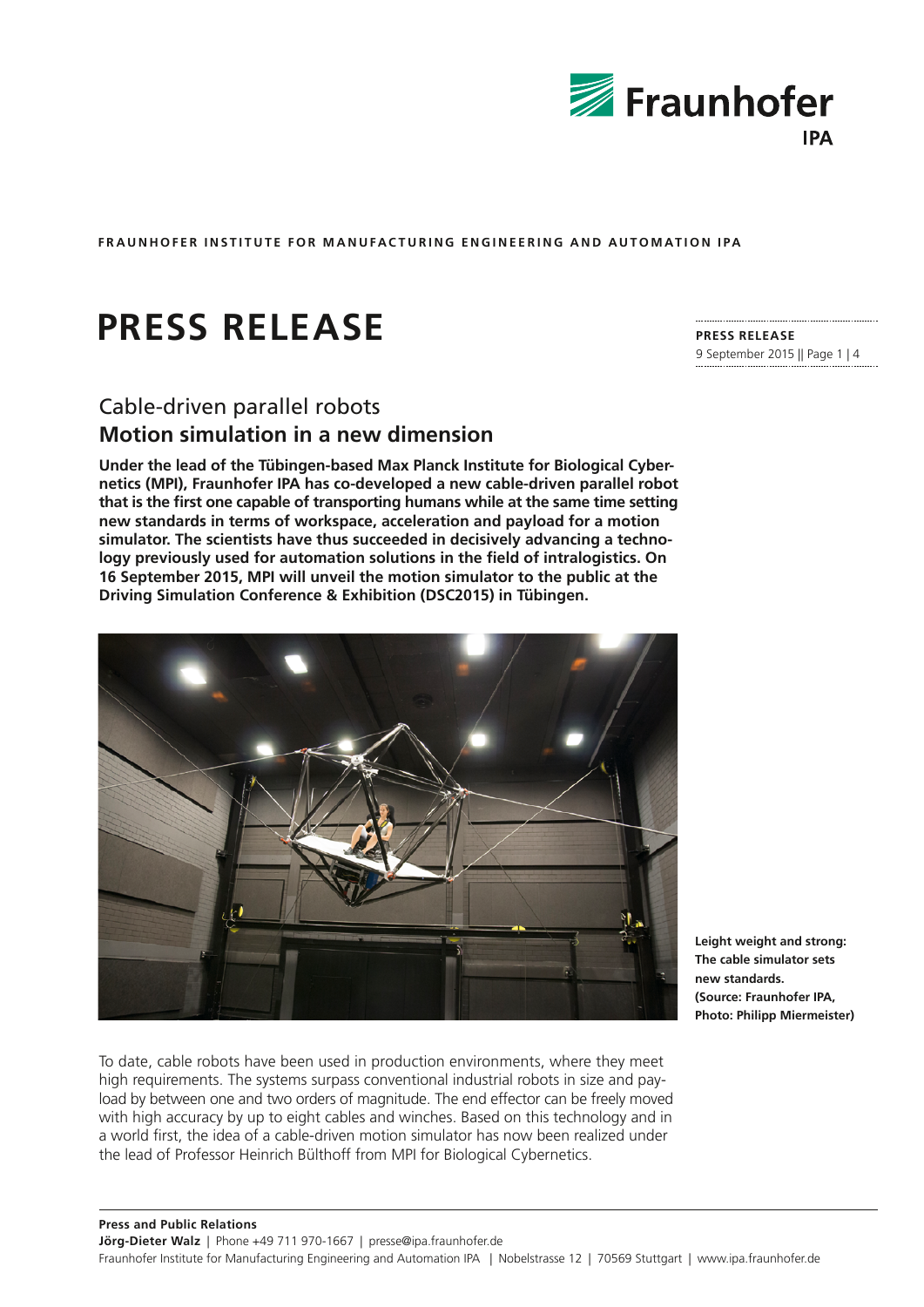

## **Technical innovations**

In the cable-driven simulator, the motion of the simulator cabin is controlled by eight unsupported steel cables attached to winches. In contrast to conventional motion simulators, the use of cables makes it possible to reduce the moving mass and to scale the workspace to any required size. A total drive power of 348 kW allows the cabin to accelerate at 1.5 times gravitational acceleration along freely programmable paths inside a  $5 \times 8 \times 5$  m<sup>3</sup> workspace. In addition, the cables can be reattached in under an hour to enable the simulator to be adapted to different cabins and thus used for a range of scenarios.

# **PRESS RELEASE**

9 September 2015 || Page 2 | 4



**The cabine design, here in minimal configuration, is modular and easily adjustable. (Source: Fraunhofer IPA, Photo: Philipp Miermeister)**

During the two-year collaboration between both Institutes, Philipp Miermeister, a member of Fraunhofer IPA's Cable Robotics working group headed by Junior Professor Andreas Pott, has contributed much know-how to driving forward the design and realization of the simulator. The scientists have not only implemented the control algorithms, but also developed a lightweight yet rugged carbon fibre cabin capable of withstanding the high dynamic loads during operation. Made entirely from carbon fibre tubes, the cabin frame maximizes the usable cabin volume with a diameter of 260 cm for projection surfaces and cockpit instrumentation. This allows it to be used for highquality video projections and realistic operator interfaces. At the same time, the light 80 kg frame is capable of accelerating at high speed while also withstanding high forces, because, in operation, the cables pull on the outer structure with up to 1.5 tonnes.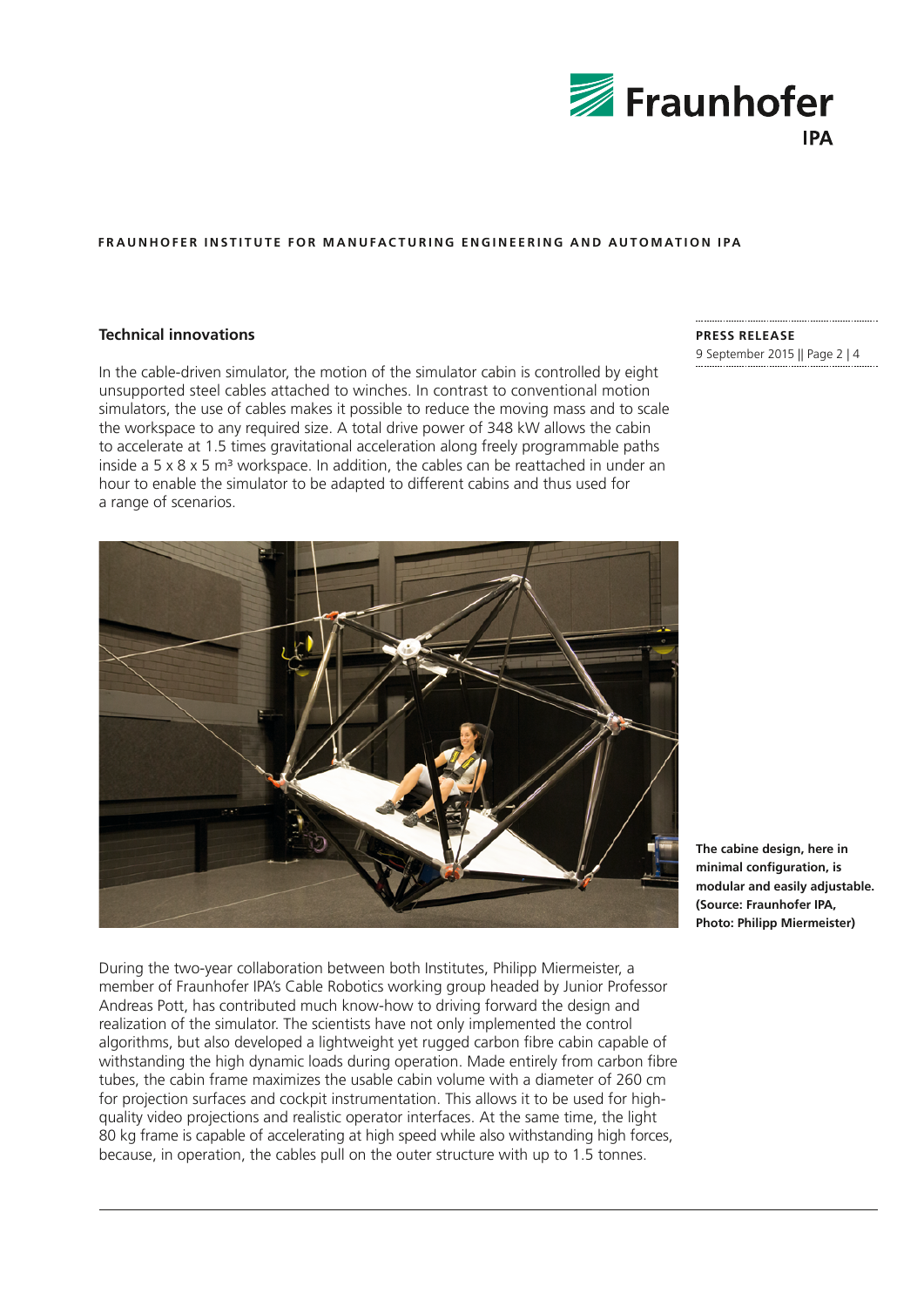

Its large workspace and dynamic capabilities make the simulator suitable for a wide spectrum of VR (virtual reality) applications, including driving/flight simulation as well as investigation of basic perception processes in humans.

"This simulator offers us entirely new possibilities for studying motion perception with possible applications in neurological research into balance disorders," says Professor Bülthoff, who is a long-time perception researcher.

### **Successful collaboration**

There is a history of collaboration between the Fraunhofer and Max Planck Institutes. "With the cable-driven simulator, the scientists from both Institutes have once again demonstrated how the combination of basic research and industry-oriented technology development can lead to innovative products," underlines Professor Thomas Bauernhansl, Institute Director at Fraunhofer IPA.

#### **Maiden journey of the cable-driven simulator**

During a welcoming reception at the Driving Simulation Conference & Exhibition (DSC2015), the scientists will unveil the cable robot to a wider audience. One of Europe's leading conferences in the field of driving simulation, DSC is being held in Germany for the first time. Taking part alongside MPI are the Mercedes-Benz Sindelfingen plant of Daimler AG as well as the Research Institute of Automotive Engineering and Vehicle Engines (FKFS) from the University of Stuttgart. Coupled with an exhibition, the conference attracts experts from research and industry. Journalists are welcome to attend the reception at 7 p.m. on 16 September; those wishing to attend are requested to register: presse-kyb@tuebingen.mpg.de

**PRESS RELEASE**  9 September 2015 || Page 3 | 4